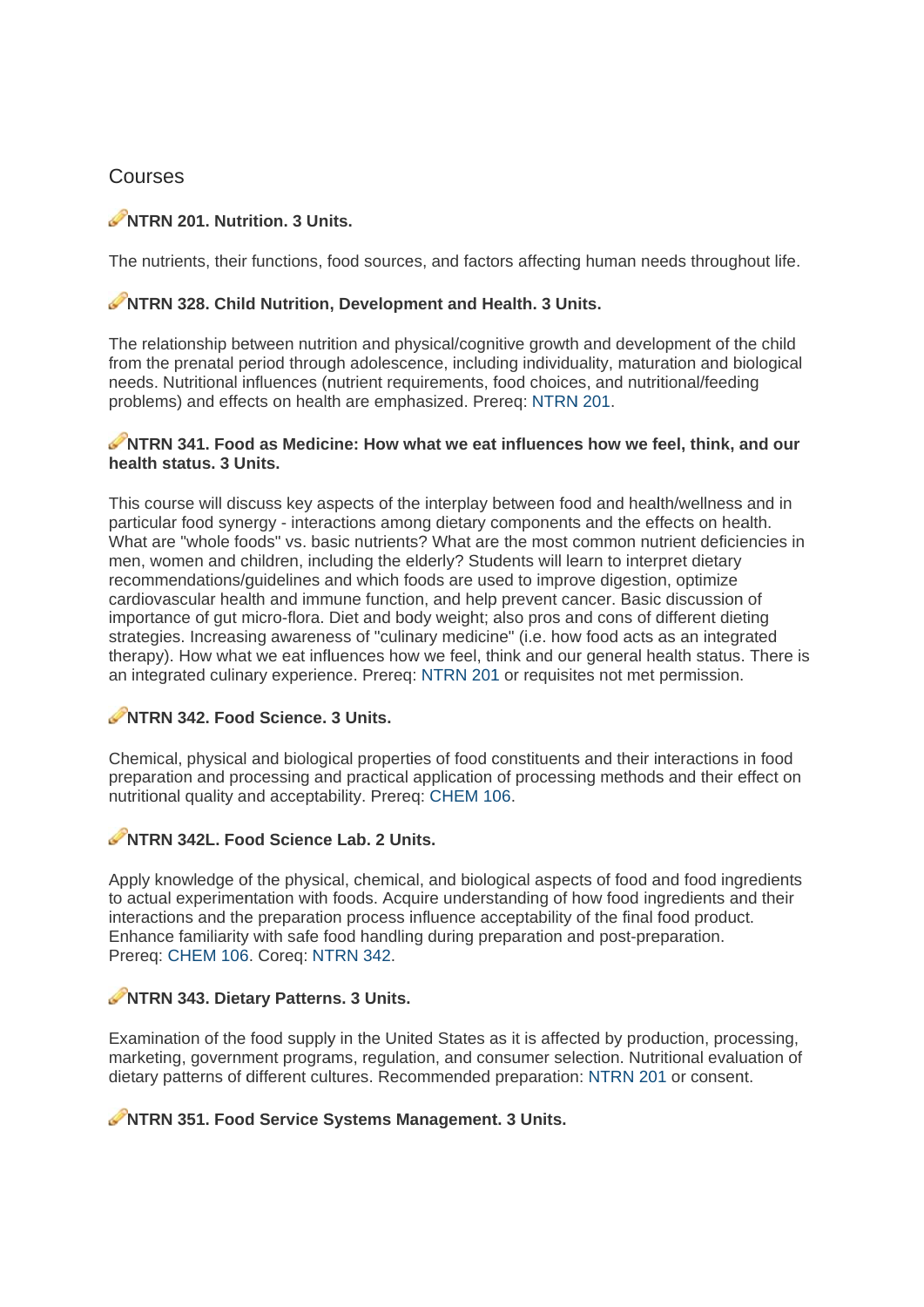The application of organizational theory and skills in the preparation and service of quantity food. Laboratory experience in professional food services are included. Graduate students will analyze one aspect of food service management in depth. Offered as NTRN 351 and NTRN 451. Prereg: Nutrition major or consent of instructor.

# NTRN 359. Diabetes Prevention and Management. 3 Units.

In this course, we will explore the diabetes epidemic, its effects on the healthcare system, and strategies for prevention. The pathophysiology of the disease will be examined as well as environmental factors leading to the increase in diagnoses. Comorbid conditions and acute and chronic complications of diabetes and hyperglycemia will be addressed. Rationale for current therapeutic strategies will be explored, including the use of blood glucose monitoring, physical activity, nutrition counseling, oral medications, and insulin therapy. Patient education and health literacy will be studied in the context of patient centered goal setting. Requirements for developing a Diabetes Self-Management Education Program will be discussed. Community program development will be examined in the context of population-based prevention strategies. Offered as NTRN 359 and NTRN 459. Prereq: NTRN 201 and Junior or Senior Status.

# NTRN 360, Guided Study in Nutrition Practice, 3 Units.

Methods for the provision of nutrition services to individuals and groups. Principles of professional practice including ethics, standards, and regulatory issues. Recommended preparation: NTRN 363 or NTRN 433 or consent. Prereq: NTRN 201 andNTRN 342 or MS in Nutrition or MS in Public Health Nutrition.

# NTRN 361. Energy Dysregulation: From Obesity to Anorexia. 3 Units.

Energy imbalance and the implications on health will be explored in this course. Key concepts covered in this class include: 1. Energy imbalance refers to positive and negative states of energy balance and occurs when energy intake does not match energy expended in metabolic processes, daily living activities, and physical activity: 2. Obesity is a result of chronic positive energy balance whereas anorexia nervosa is a condition of chronic negative energy balance; 3. Energy metabolism is controlled by a complex array of neural and hormonal signaling; 4. Energy imbalance disrupts the neural and hormonal signaling pathways of energy metabolism resulting in unfavorable health consequences such as pro-inflammatory state, oxidative stress, immune dysregulation, menstrual dysfunction, sarcopenia, and low bone mineral density; and 5. Exercise training can impact energy imbalance health-related outcomes. Learning Outcomes: Students will be able to 1. define energy balance and explain the components of energy expenditure; 2. define disordered eating, female athlete triad, and disordered eating; 3. explain the relationship among energy intake, energy expenditure, and body composition in energy imbalance; 4. describe alterations in skeletal muscle and adipose physiology in energy imbalance; 5. diagram neural control of feeding and energy homeostasis and hormonal control of energy metabolism: 6, explain the neural and hormonal changes that occur in chronic energy imbalance and describe current theories in how it results in menstrual dysfunction, inflammatory response, oxidative stress, immune dysregulation, sarcopenia, and low bone mineral density; and 7. explain how exercise training can influence inflammatory response, oxidative stress, immune function, and musculoskeletal health in energy imbalance. Offered as NTRN 361 and NTRN 461. Prereq: NTRN 201 or requisites not met permission.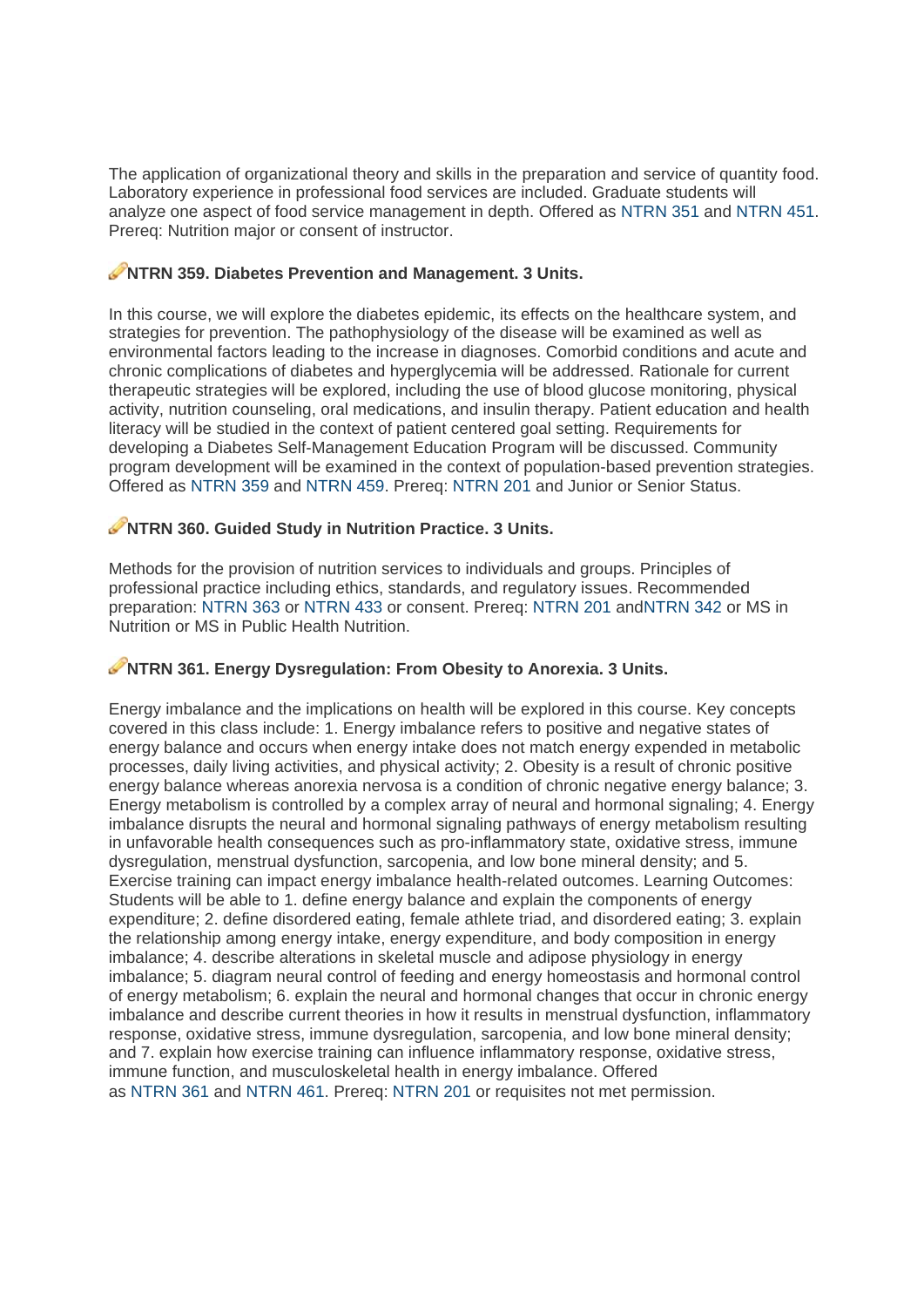# **NITRN 362. Exercise Physiology and Macronutrient Metabolism. 3 Units.**

The purpose of this course is to provide students with the knowledge of theoretical and applied concepts of exercise physiology. Students will gain an understanding of the acute and chronic physiological responses and adaptations of the cardiovascular, metabolic, hormonal, and neuromuscular systems in response to exercise. Additional topics include factors effecting performance, assessing cardiorespiratory and muscular fitness, designing exercise programs for health and wellness, special populations, and athletes, environmental considerations and nutrition's role in sport and exercise performance. Offered as NTRN 362 and NTRN 462. Prereg: NTRN 201 and BIOL 216.

# NTRN 363. Human Nutrition I: Energy, Protein, Minerals. 3 Units.

Chemical and physiological properties of specific nutrients, including interrelationships and multiple factors, in meeting nutritional needs throughout the life cycle. Prereq: CHEM 223 and BIOL 216 (3 or 4 cr. hrs.).

#### NTRN 364. Human Nutrition II: Vitamins. 3 Units.

Chemical and physiological properties of vitamins, including interrelationships and multiple factors, in meeting nutritional needs throughout the life cycle. Prereg: NTRN 363.

#### NTRN 365. Nutrition for the Prevention and Management of Disease: Pathophysiology. 4 Units.

Interplay among etiology, metabolic perturbations, pathophysiology, clinical signs and symptoms, and nutrition principles for the prevention and management of disease. Prereg: NTRN 363 and BIOC 307 or equivalent or consent of instructor.

#### NTRN 366. Nutrition for the Prevention and Management of Disease: Clinical **Applications, 3 Units.**

Application of nutrition principles and knowledge for the prevention and management of disease. Case studies and other educational approaches and techniques will be used. Course includes evidence-based assessments and interpretation of key data (biochemical, dietary, physical) to develop nutritional interventions. Coreq: NTRN 365.

# NTRN 367. Nutrition Strategies and Wellness Programming. 3 Units.

Wellness and its implication on nutritional choices will be explored in this class. Key concepts covered in this class include: 1. Overall well-being extends beyond smart dietary choices including social, emotional, spiritual, occupational, intellectual, and physical wellness, 2. The interrelationship among the wellness areas can alter adherence to a healthy diet. 3. Cultural differences in wellness exist and have an impact on nutritional choices. 4. Nutritional strategies must be individualized taking into account all aspects of wellness and cultural differences. 5. Interprofessional teams that include experts from each area of wellness are essential to provide optimal health care to individuals. Prereg: NTRN 201.

# NTRN 371. Special Problems. 1 - 3 Unit.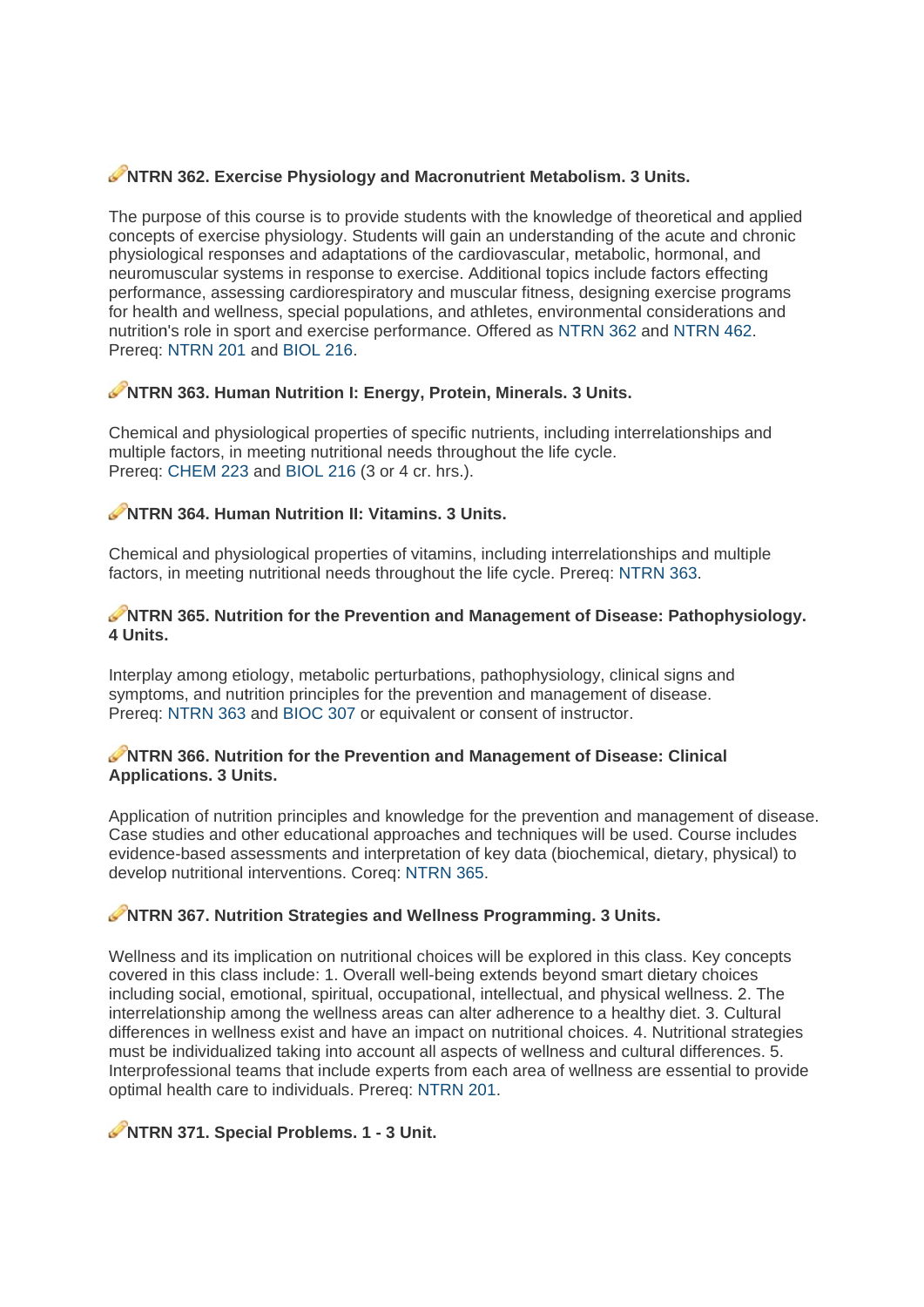Independent reading, research, or special projects supervised by a member of the nutrition faculty. Prereq: Junior or senior standing.

# NTRN 372. Special Problems. 1 - 3 Unit.

Independent reading, research, or special projects supervised by a member of the nutrition faculty. Prereq: Junior or senior standing.

# NTRN 388. Seminar in Sports Nutrition. 3 Units.

Study of energy and nutrient needs to support recreational exercise and competitive athletics, dietary supplements and specific foods and beverages that are marketed to athletes, and how nutrition can provide optimal muscle development, recovery and sports performance. Prereq: Junior or senior standing.

#### NTRN 390. Undergraduate Research. 3 - 9 Units.

Guided laboratory research in nutritional biochemistry or molecular nutrition under the sponsorship of a nutrition faculty member.

#### NTRN 397, SAGES Capstone Proposal Seminar, 3 Units.

In this departmental seminar course, students will conceptualize, develop and prepare a written plan, known as the "Capstone Proposal," for their senior Capstone project (NTRN 398: Senior Capstone Experience). Discussion will include, but not be limited to basic research principles. different types of research, ethics and IRB procedures. The Capstone Proposal shall include the project design, aims, methodology, budget, data analysis and presentation. Upon completion of this course, students will have confirmed student/Capstone advisor and, if applicable, mentor relationships, written a Capstone proposal and given an oral presentation of their proposal at a departmental colloquium. Counts as SAGES Departmental Seminar. Prereg: NTRN 201 and NTRN 342.

#### NTRN 398. SAGES Senior Capstone Experience. 3 Units.

Students will implement their "Capstone Proposal" projects as designed in NTRN 397: Capstone Proposal Seminar. Pertinent research activities will depend on the nature of the student's "Capstone Proposal" project. The student will meet regularly with their Capstone advisor, at least twice monthly, to provide progress reports, discuss the project, and for critique and quidance. By the end of this course, the student will have completed their SAGES Senior Capstone research project and presented their project results/findings orally at the Senior Capstone Fair and at a departmental colloquium. Counts as SAGES Senior Capstone. Prereg: NTRN 397.

#### NTRN 399. Senior Project. 3 Units.

Formal investigation of a topic in nutrition culminating in a paper and oral presentation. Requires definition of a problem, evaluation of the scientific literature and delineation of problem-solving approaches. Recommended preparation: Twenty-one hours of Nutrition.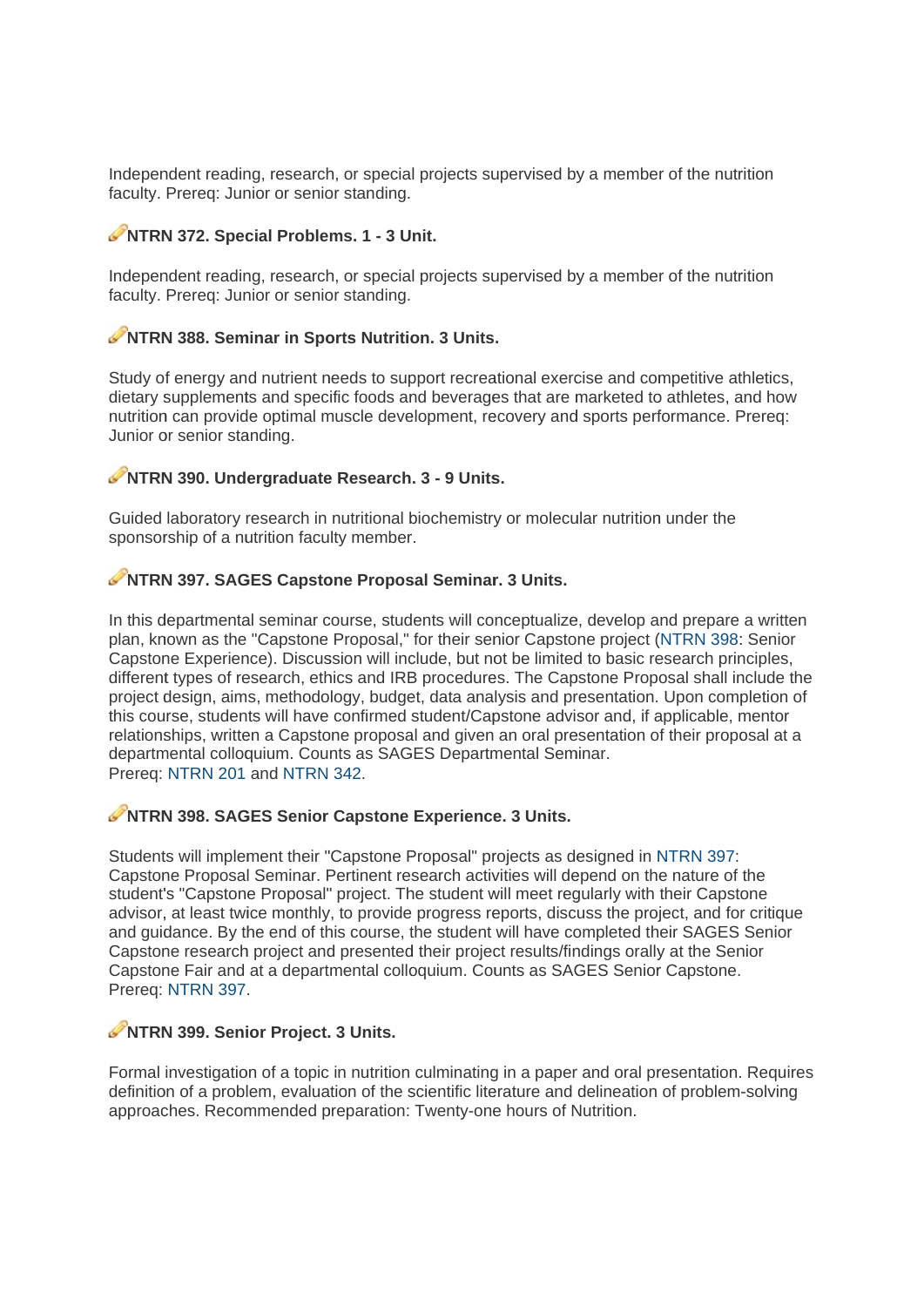# **NTRN 401. Nutrition for Community and Health Care Professionals. 2 Units.**

This course will focus on understanding how diet and nutrition impact health and wellness throughout the life cycle. There are core concepts in human nutrition that all health care providers should understand to optimize their care of individuals, themselves, and the community. These core concepts are the focus of this course. e<br>al

# **NTRN 433. Advanced Human Nutrition I. 4 Units.**

Emphasis on reading original research literature in energy, protein and minerals with development of critical evaluation and thinking skills. Recommended preparation: NTRN 201 and CHEM 223 and BIOL 348 or equivalent.

# **NTRN 434. Advanced Human Nutrition II. 3 Units.**

Emphasis on reading original research literature on vitamins with development of critica evaluation and thinking skills. Recommended preparation: NTRN 433 or consent.

# **NTRN 435. Nutrition during Pregnancy and Lactation. 3 Units.**

Study of current research literature on nutrition for pregnancy and lactation including nutrient requirements, nutrition assessment, and nutrition intervention. Prereq: Graduate Student in Nutrition or Public Health Nutrition or (NTRN 363 andNTRN 364) or requisites not met permiss sion.

# **NTRN 436. Pediatric Nutrition. 3 Units.**

This course will focus on understanding the nutritional needs of infants, children and adolescents. Evidence based guidelines will be used as we discuss best clinical practice for the management of pediatric nutrition issues. Anthropometric measurements used in growth assessment will be reviewed. Nutrient requirements for each stage of development will be explored with a specific focus on micronutrients relevant to pediatrics such as fluoride, iron, calcium and vitamin D. Abnormal growth resulting in malnutrition and obesity will be examined with a focus on prevention, diagnosis and treatment. Skills necessary to complete a pediatric nutrition assessment will be reviewed with opportunities to practice and demonstrate competency. Prereq: NTRN 435.

# **NTRN 437. Evaluation of Nutrition Information for Consumers. 3 Units.**

Reading and appraisal of food and nutrition literature written for the general public, including books, magazines, newsletters. Prereq: Graduate standing and Nutrition or Public Health Nutrition major or consent of instructor.

# **NTRN 438. Dietary Supplements. 3 Units.**

An examination of dietary supplements specific to health promotion and disease prevention/treatment throughout the life cycle. Topics and concepts include regulation,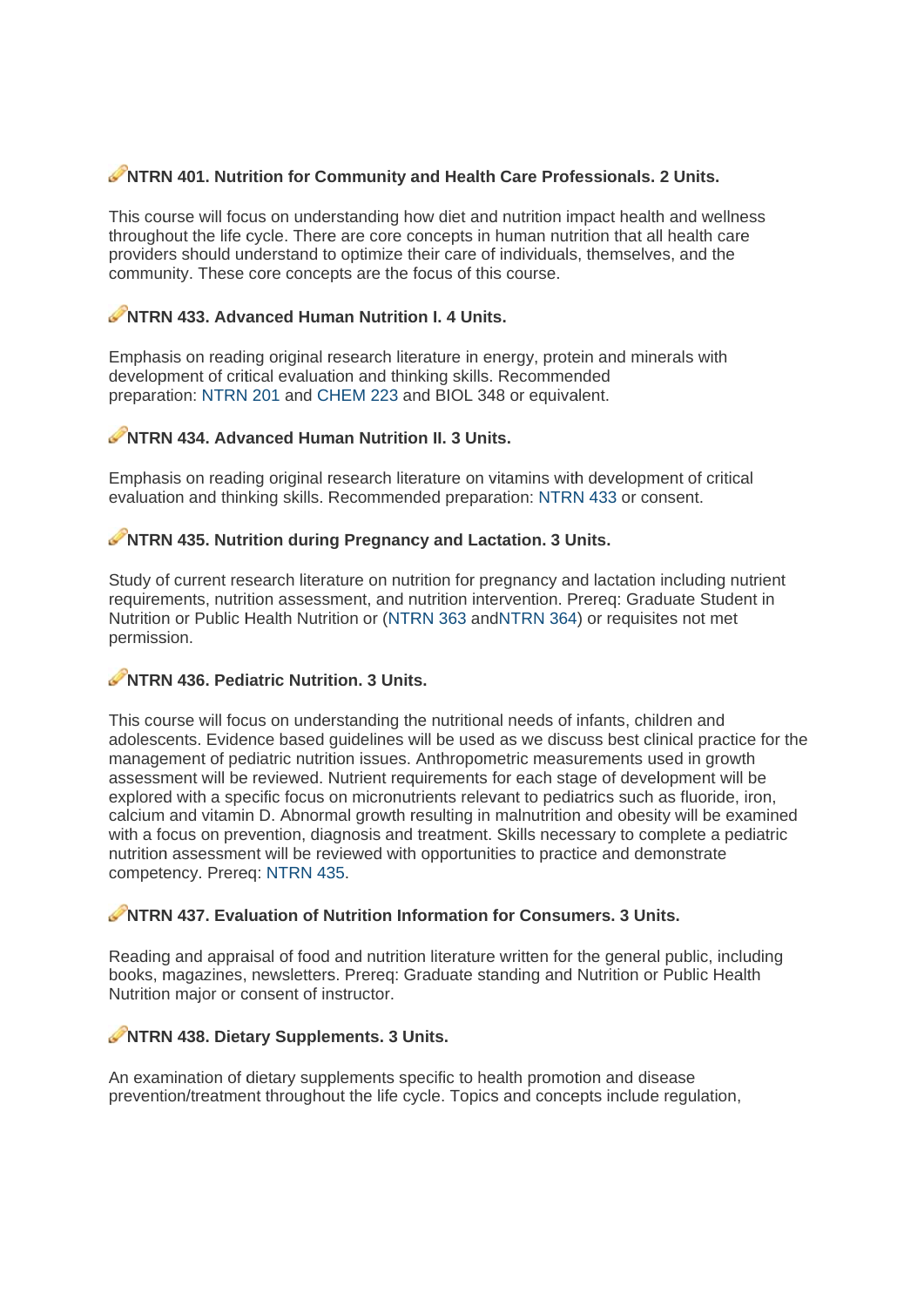controversies, safety, efficacy, and the surrounding scientific evidence for dietary supplement use. Prereq: NTRN 364 or requisites not met permission.

#### NTRN 439. Food Behavior: Physiological, Psychological and Environmental Determinants, 3 Units.

Good dietary habits are associated with improved population health. Despite this, a large proportion of individuals do not meet current dietary recommendations and there are significant disparities between groups based on sociodemographic characteristics. Why is this? Traditional views on this question focused solely on individual decision making without taking into account the complex influence of biology, social forces, and environment on dietary behavior. This course will introduce students to the major influences on dietary behavior and their interactions and modifying factors in the context of the socioecological model.

# NTRN 440. Nutrition for the Aging and Aged. 3 Units.

Consideration of the processes of aging and needs which continue throughout life. The influences of food availability, intake, economics, culture, physical and social conditions and chronic disease as they affect the ability of the aged to cope with living situations. Recommended preparation: Nutrition major or consent of instructor.

# NTRN 446. Advanced Maternal Nutrition: Special Topics. 3 Units.

Analysis of the problems commonly associated with high-risk pregnancies and fetal outcome. Discussion of causes, mechanisms, management and current research. Recommended preparation: NTRN 435 or consent.

# NTRN 451. Food Service Systems Management, 3 Units.

The application of organizational theory and skills in the preparation and service of quantity food. Laboratory experience in professional food services are included. Graduate students will analyze one aspect of food service management in depth. Offered as NTRN 351 and NTRN 451. Prereg: Nutrition major.

#### NTRN 452. Nutritional Biochemistry and Metabolism. 3 Units.

Mechanisms of regulation of pathways of intermediary metabolism; amplification of biochemical signals; substrate cycling and use of radioactive and stable isotopes to measure metabolic rates. Recommended preparation: BIOC 307 or equivalent. Offered as BIOC 452 and NTRN 452.

# NTRN 454. Isotope Tracer Methodology. 3 Units.

Stable and radioactive isotopes in metabolic research concentrating on the design of in-vitro and in-vivo investigative protocols using mostly stable isotopes and mass spectrometric analysis; critical interpretation of data from the recent literature: and pathway identification and kinetics. Recommended preparation: BIOC 407.

#### NTRN 455, Molecular Nutrition, 3 Units.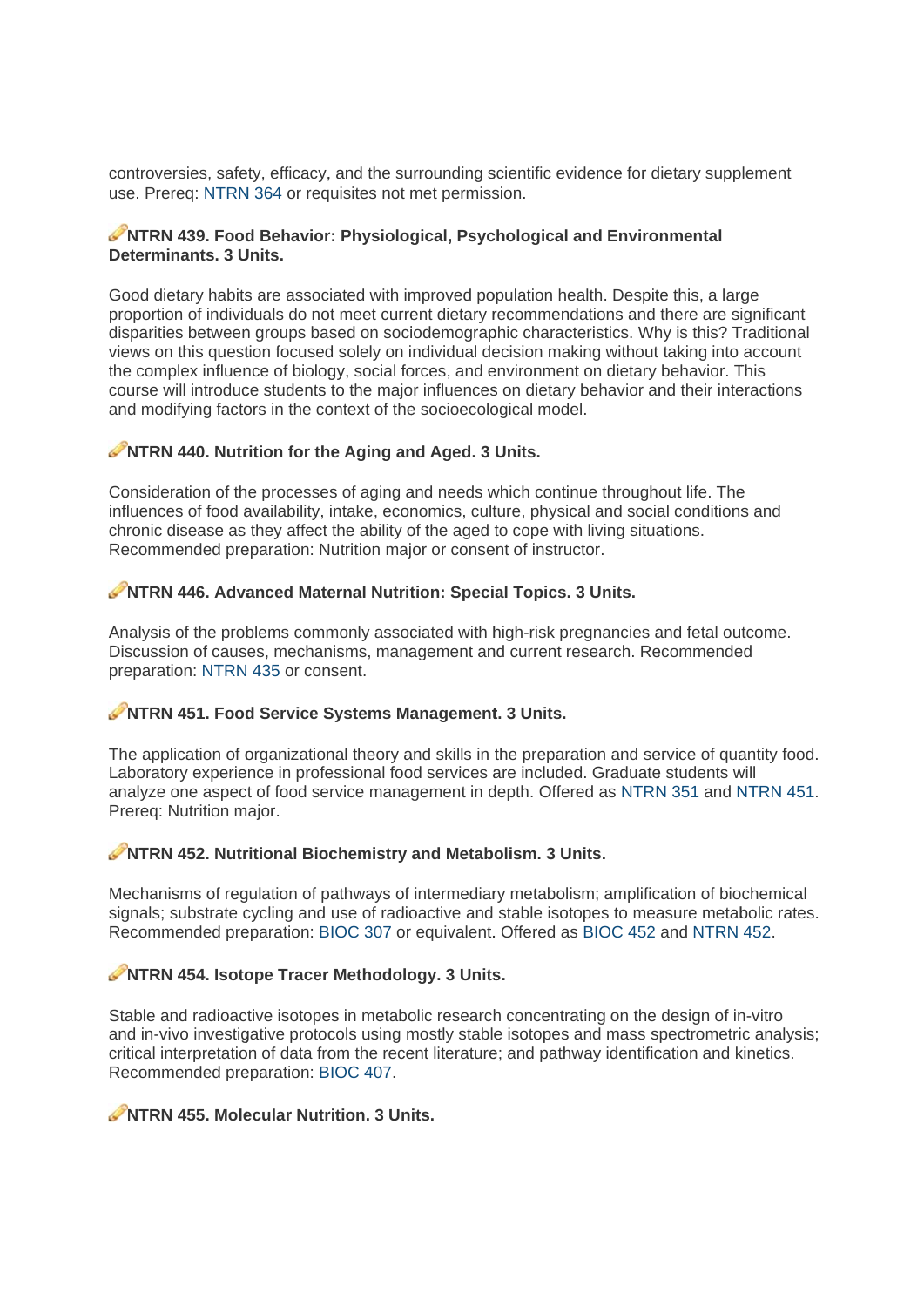Nutrient control of gene expression in mammalian cells and deregulation of expression of these genes. The molecular basis of nutrition-related diseases, such as diabetes mellitus, PKU, and LDL-receptor deficiency, will be discussed. The application of genetic manipulation to metabolism and nutrition will be evaluated. Recommended preparation: BIOC 407. Prereq:BIOC 407 or Requisites Not Met permission.

# **NO NO HIS AND A SOLUTION STATES.** NO NO MAIN A 159. Diabetes Prevention and Management. 3 Units.

In this course, we will explore the diabetes epidemic, its effects on the healthcare system, and strategies for prevention. The pathophysiology of the disease will be examined as well as environmental factors leading to the increase in diagnoses. Comorbid conditions and acute and chronic complications of diabetes and hyperglycemia will be addressed. Rationale for current therapeutic strategies will be explored, including the use of blood glucose monitoring, physical activity, nutrition counseling, oral medications, and insulin therapy. Patient education and health literacy will be studied in the context of patient centered goal setting. Requirements for developing a Diabetes Self-Management Education Program will be discussed. Community program development will be examined in the context of population-based prevention strategies. Offered as NTRN 359 and NTRN 459, Prereg: Graduate Standing.

# NTRN 460. Sports Nutrition. 3 Units.

Study of the relationships of nutrition and food intake to body composition and human performance. Laboratory sessions include demonstrations of body composition and fitness measurements and participation in a research project. Recommended preparation: NTRN 363 or NTRN 433 or consent.

# NTRN 461. Energy Dysregulation: From Obesity to Anorexia. 3 Units.

Energy imbalance and the implications on health will be explored in this course. Key concepts covered in this class include: 1. Energy imbalance refers to positive and negative states of energy balance and occurs when energy intake does not match energy expended in metabolic processes, daily living activities, and physical activity; 2. Obesity is a result of chronic positive energy balance whereas anorexia nervosa is a condition of chronic negative energy balance; 3. Energy metabolism is controlled by a complex array of neural and hormonal signaling; 4. Energy imbalance disrupts the neural and hormonal signaling pathways of energy metabolism resulting in unfavorable health consequences such as pro-inflammatory state, oxidative stress, immune dysregulation, menstrual dysfunction, sarcopenia, and low bone mineral density; and 5. Exercise training can impact energy imbalance health-related outcomes. Learning Outcomes: Students will be able to 1, define energy balance and explain the components of energy expenditure; 2. define disordered eating, female athlete triad, and disordered eating; 3. explain the relationship among energy intake, energy expenditure, and body composition in energy imbalance; 4. describe alterations in skeletal muscle and adipose physiology in energy imbalance: 5, diagram neural control of feeding and energy homeostasis and hormonal control of energy metabolism: 6, explain the neural and hormonal changes that occur in chronic energy imbalance and describe current theories in how it results in menstrual dysfunction, inflammatory response, oxidative stress, immune dysregulation, sarcopenia, and low bone mineral density; and 7. explain how exercise training can influence inflammatory response, oxidative stress, immune function, and musculoskeletal health in energy imbalance. Offered as NTRN 361 and NTRN 461. Prereq: NTRN 201 or requisites not met permission.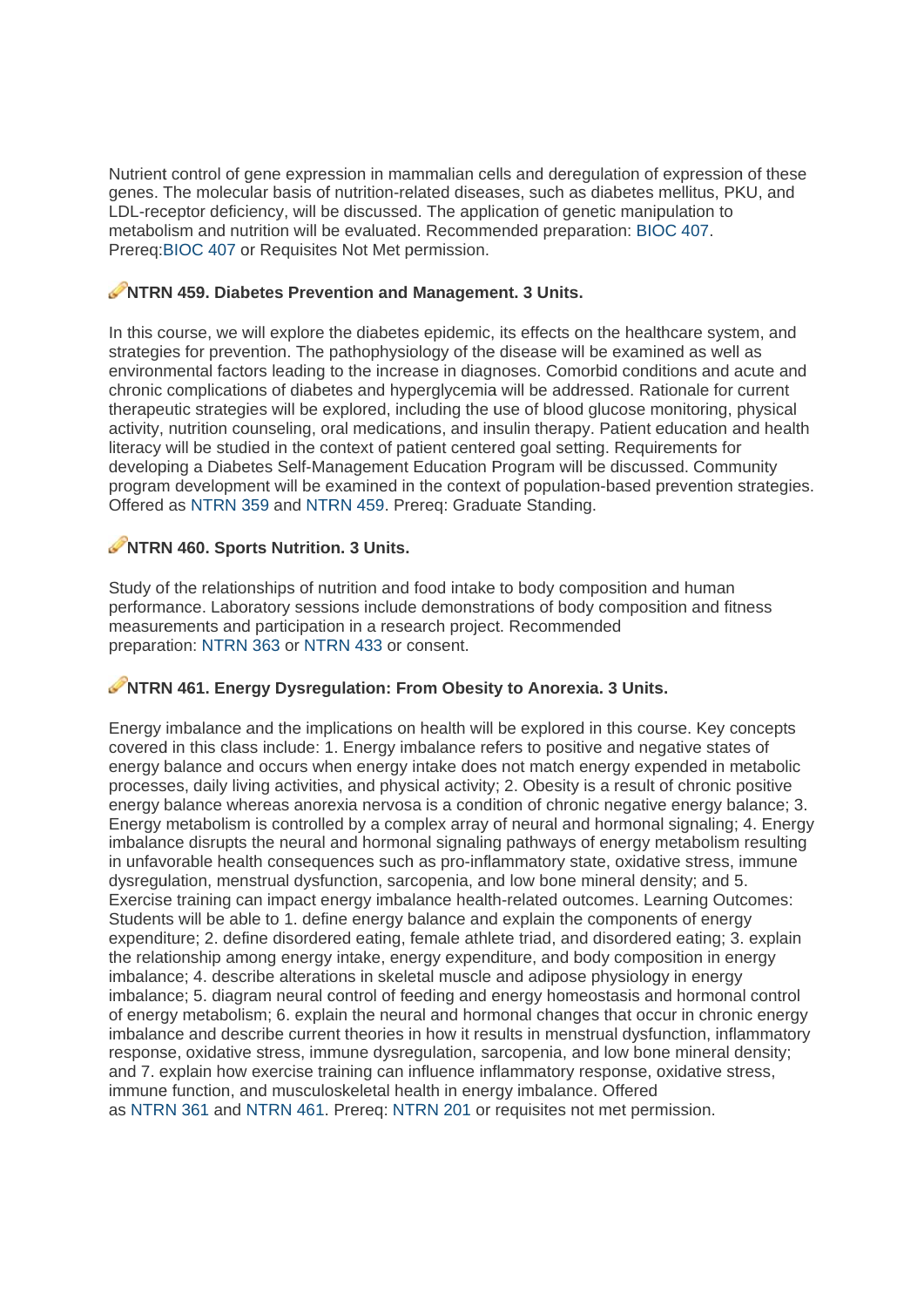# **NITRN 462. Exercise Physiology and Macronutrient Metabolism. 3 Units.**

The purpose of this course is to provide students with the knowledge of theoretical and applied concepts of exercise physiology. Students will gain an understanding of the acute and chronic physiological responses and adaptations of the cardiovascular, metabolic, hormonal, and neuromuscular systems in response to exercise. Additional topics include factors effecting performance, assessing cardiorespiratory and muscular fitness, designing exercise programs for health and wellness, special populations, and athletes, environmental considerations and nutrition's role in sport and exercise performance. Offered as NTRN 362 and NTRN 462. Prereq: Nutrition Maior.

# NTRN 516. Seminar in Dietetics I. 4 Units.

Study of evidence-based guidelines for dietetic practice in medical nutrition therapy. Emphasis on life cycle stages and common disease states that require specialized nutrition care. Enrollment restricted to those accepted into Case Coordinated Dietetic Internship/Master Degree Program.

# NTRN 517, Seminar in Dietetics II, 4 Units

Study of scientific basis for clinical and community nutrition practice and developments in food service systems management. Recommended preparation: Dietetic internship.

#### NTRN 528. Introduction to Public Health Nutrition. 3 Units.

Philosophy, objectives, organization, and focus of government and voluntary agencies with emphasis on nutrition components. Recommended preparation: Public health nutrition majors only. Prereg: Public health nutrition students and graduate nutrition students only.

# NTRN 529. Nutritional Epidemiology. 3 Units.

This course uses epidemiology as a tool for assessing potential causal associations between dietary excesses, deficiencies and imbalances to the prevalent chronic diseases. It addresses the epidemiologic aspects of nutrition related chronic diseases, for example, the multi-factorial nature of etiology. Recommended preparation: Statistics and Public Health Nutrition students only.

# NTRN 530, Public Health Nutrition, 3 Units.

Analysis of public health programs in government and voluntary health agencies and the effect of legislation. Emphasis on integration with other disciplines working in public health settings and the role of a public health nutritionist.

#### NTRN 531. Public Health Nutrition Field Experience. 1 - 6 Unit.

Individually planned public health experience. May be concurrent with course work in local agencies or in blocks of full-time work with a city, county, or state health agency. Prereg: Open to public health nutrition students only. Consent of instructor.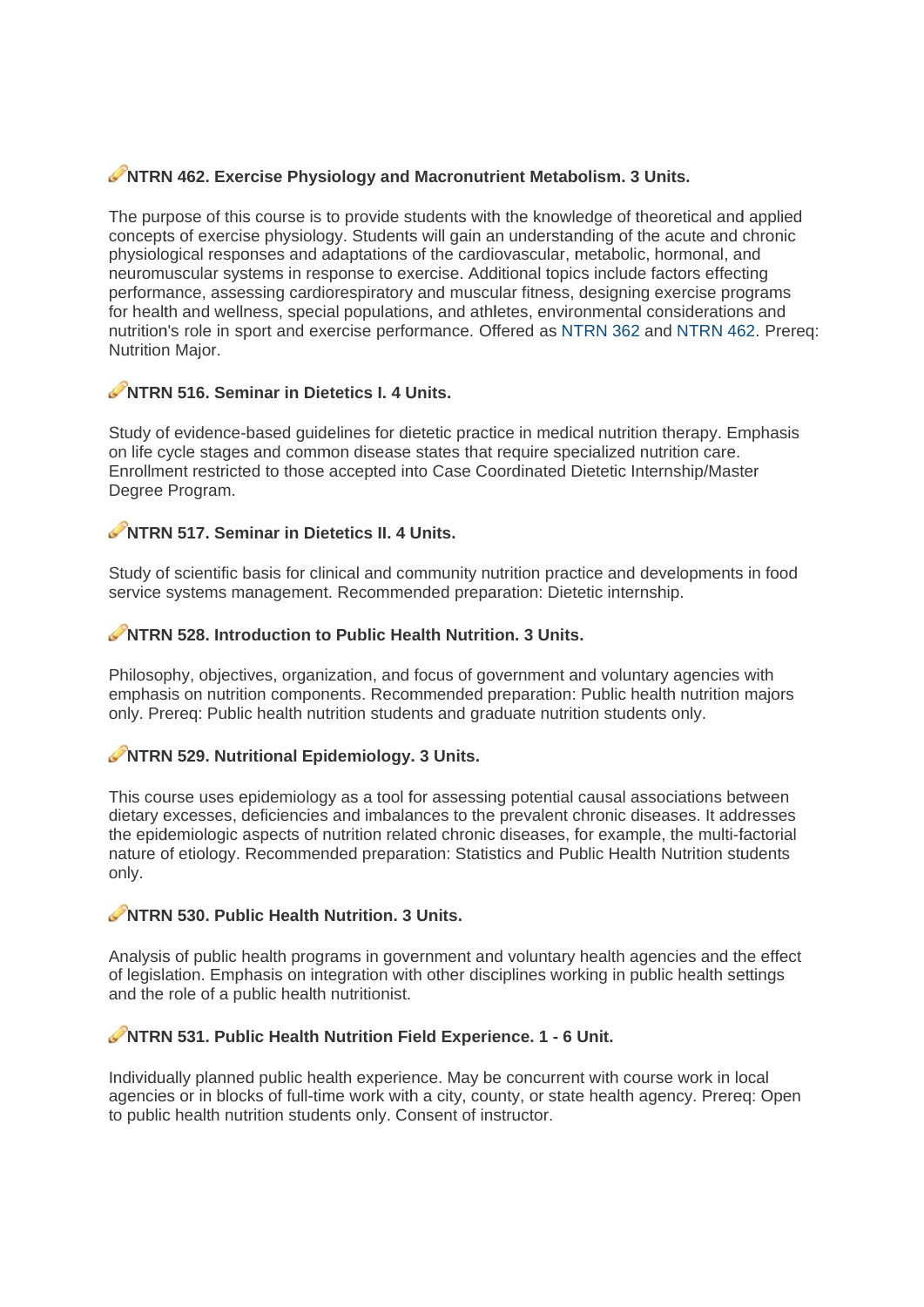# NTRN 532A. General Nutrition Care. 1 - 3 Unit.

Individually arranged clinical experience.

# NTRN 532C. Specialized Public Health Nutrition Field Experience. 1 - 3 Unit.

Individually arranged clinical experience. Prereg: Public Health Nutrition students only. Consent of instructor

# NTRN 532E. Clinical Research: Methods in Nutrition and Metabolism. 3 Units.

Individually arranged.

# NTRN 533. Nutritional Care of Neonate. 3 Units.

Nutritional assessment and management of high-risk newborns with emphasis on prematurity and low birth weight. Review of current literature coordinated with clinical experience in the neonatal intensive care unit. Issues on follow-up included. Recommended preparation: NTRN 435 or consent.

# NTRN 534, Advanced Public Health Nutrition Field Experience, 1 - 6 Unit.

Individually planned advanced public health experience. Prereq: Open to public health nutrition students only.

# NTRN 550A. Advanced Community Nutrition. 3 Units.

Development of skills needed by the community dietitian. Emphasis on effective tools for service development and delivery. Recommended courses of action for the professional. Prereq: Open to nutrition graduate students and senior undergraduate nutrition majors only.

# NTRN 551, Seminar in Advanced Nutrition, 1 Unit.

Ph.D. students meet weekly to discuss topical journal articles. Students gain experience in critical evaluation of research and develop presentation/communication skills. Discussion of research integrity and ethics. Students participate in departmental seminars with invited speakers.

# NTRN 561. Investigative Methods in Nutrition. 1 - 4 Unit.

Research methods appropriate for nutrition. Methods for conducting research in nutrition and food sciences, food service management and dietetics. Designing research proposals. Prereq: Nutrition major.

# NTRN 601. Special Problems. 1 - 18 Unit.